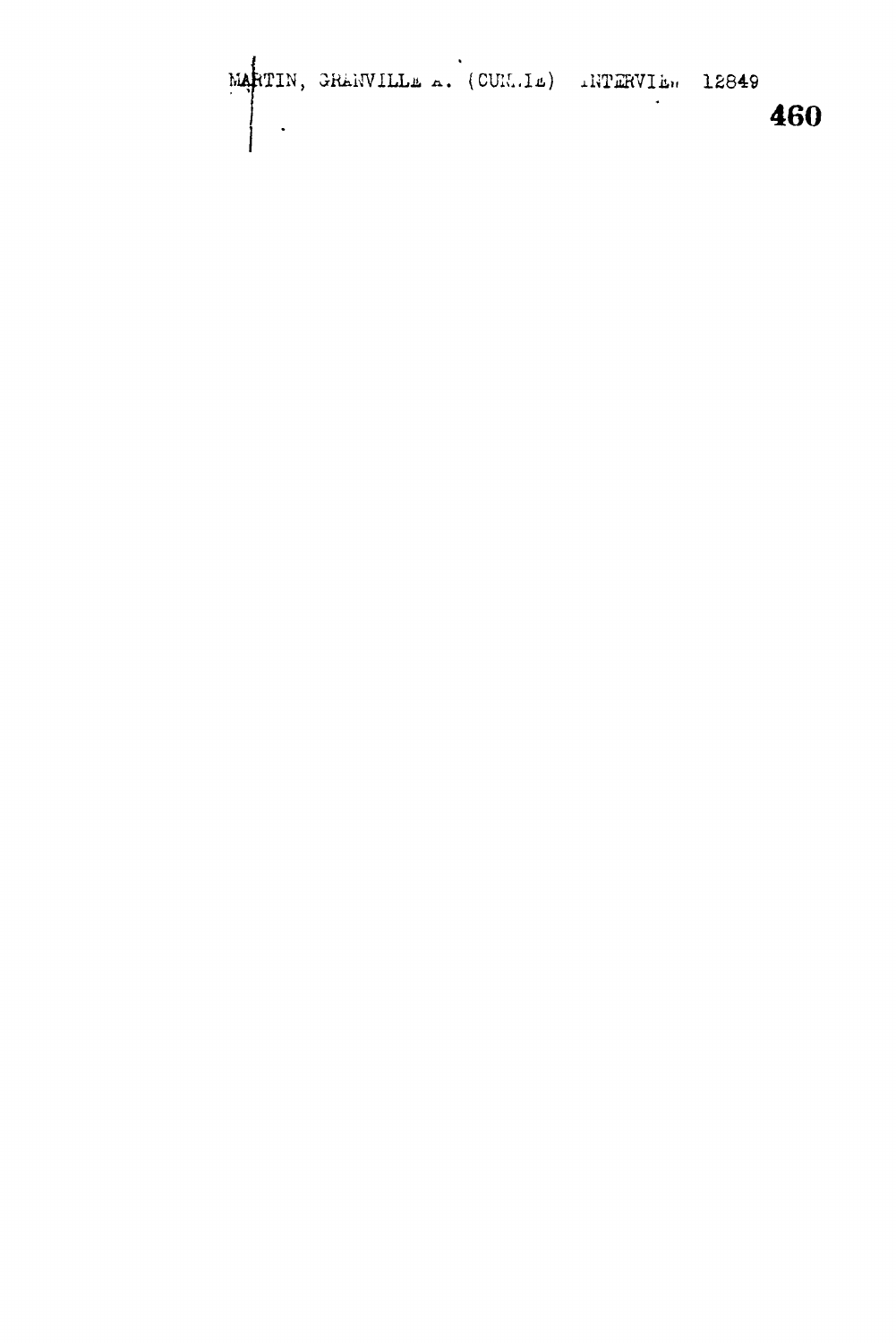|    | $-11 -$                                                                                                                                                                                                                        | Form $D-(S-149)$ |
|----|--------------------------------------------------------------------------------------------------------------------------------------------------------------------------------------------------------------------------------|------------------|
|    | LEGEND & STORY FORM<br>WORKS PROGRESS ADLINISTRATION<br>Indian-Pioneer History Project for Oklahoma                                                                                                                            | 461              |
|    | MARTIN, GRANVILLE A (CUNNIE). INTERVIEW.                                                                                                                                                                                       | 12849.           |
|    | Field worker's name _______ Nannie Lee Burns.                                                                                                                                                                                  |                  |
|    | This report made on (date) February 1, 1938. 193. 193.                                                                                                                                                                         |                  |
|    | $\bullet$ - $\bullet$ - $\bullet$ - $\bullet$                                                                                                                                                                                  |                  |
|    | 1. This legend was<br>secured from (name) Cunnie Martin.                                                                                                                                                                       |                  |
|    | Address Rt. 2, Miami, Oklahoma.                                                                                                                                                                                                |                  |
|    | This person is (meto or funcie) White, Negro, Indian,                                                                                                                                                                          |                  |
|    | If Indian, give tribe Cherokee.                                                                                                                                                                                                |                  |
|    | 2. Origin and history of legand or story contract to the contract of the contract of the contract of the contract of the contract of the contract of the contract of the contract of the contract of the contract of the contr |                  |
|    |                                                                                                                                                                                                                                |                  |
|    | and the contract of the contract of the contract of the contract of the contract of the contract of the contract of                                                                                                            |                  |
|    |                                                                                                                                                                                                                                |                  |
| 3. | Write out the legend or story as completely as possible. Use blank<br>sheets and attach firmly to this form. Number of sheets<br>attached<br>ਬ                                                                                 |                  |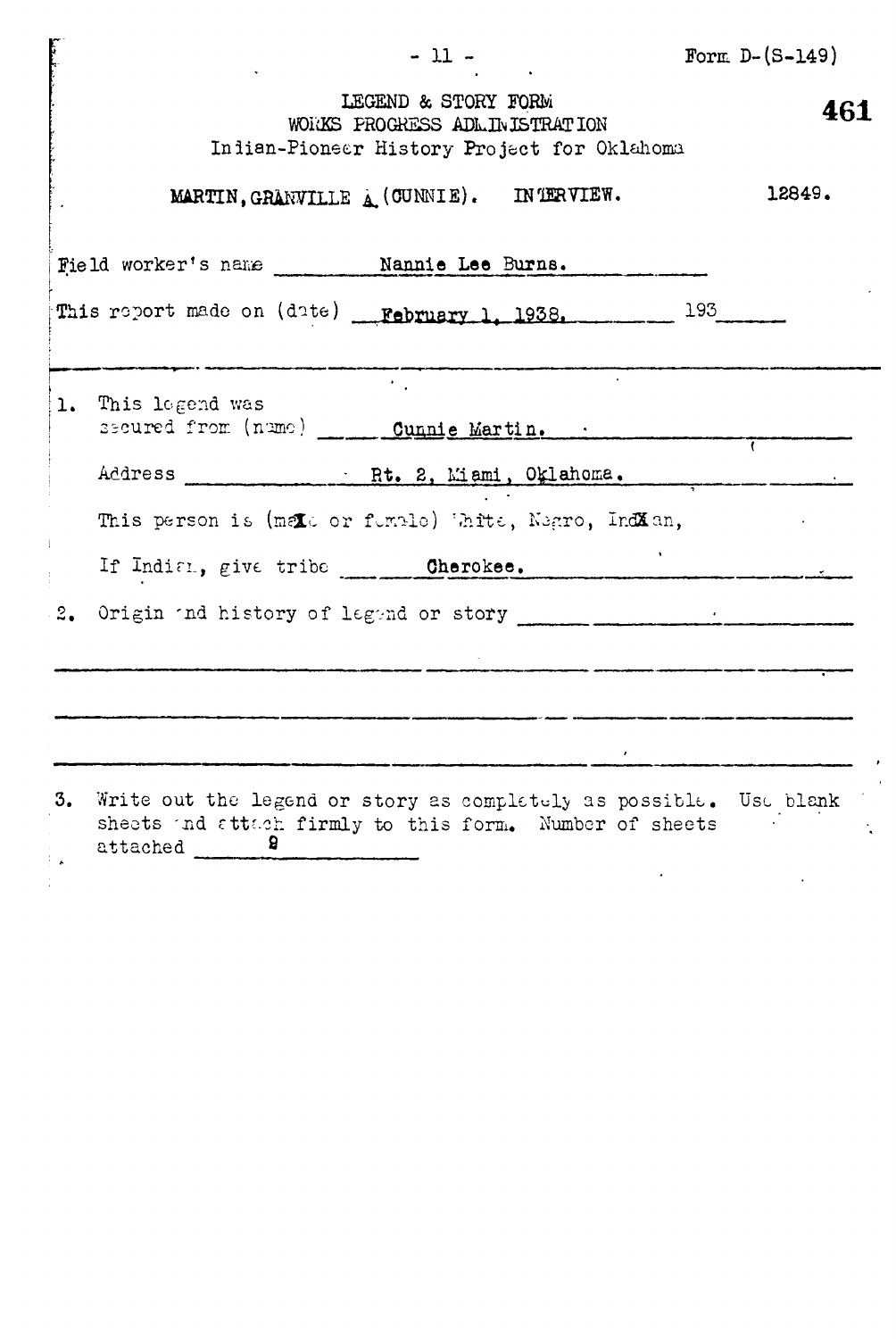MARTIN, GRANVILLE A. (CUNNIE) INTERVIEW. 12849.

<del>~</del>~~~~~~~~~~~~

Nannie Lee Burns, Investigator, February 1, 1938.

### An Interview With Cunnie Martin, Rt. 2, Miami, Oklahoma.

Our great-great grandfather, Joseph Martin came originally from Bristol, England, and settled on a plantation near Charlottesville, Albemarle County, Virginia. His son Joseph Martin. was born about 1740 at the old home in Virginia and narried Susannah Fields, a Cherokee lady. Joseph was active in the Revolutionary War, first serving as a Major and was then promoted to be a Lieutenant Colonel in 1781 then was elected Brigadier General of North. Carolina in December, 1787, and was commissioned Brigadier General of the 20th Brigade of Virginia by Governor Light Horse Harry Lee in December of 1793. His son, Joseph Martin,was a member of the Constitutional Convention of 1827 and also served as the first Chief Justice and also

### Treasurer of the Cherokee Nation.

My father, Joseph Lynoh Martin, was born in Georgia August 20, 1820. He served as committeeman from the Delaware District at the Fort Gibson Council, October 26, 1840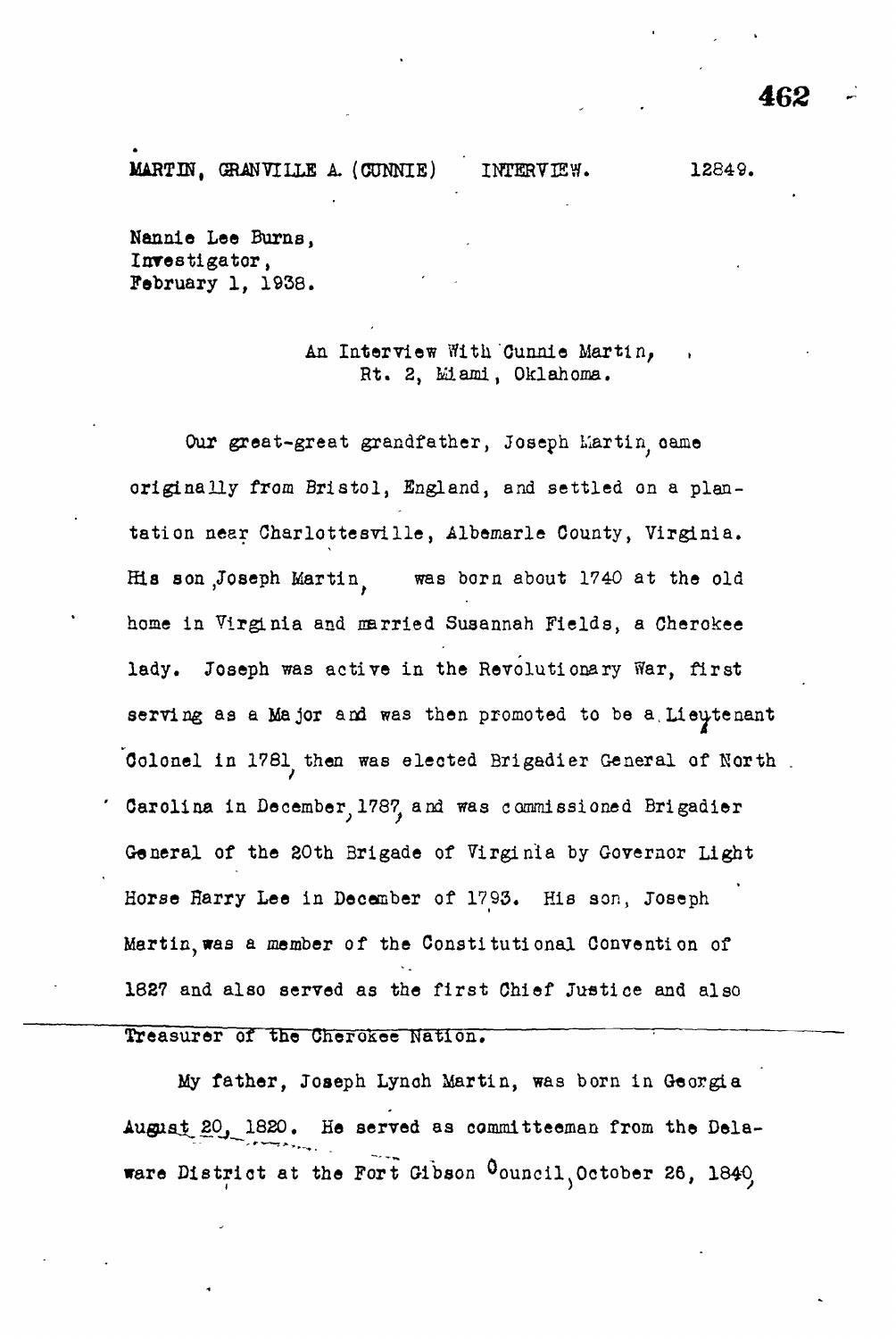ia annoù

سرخر.

and later served in various capacities under Stand Watie in the Confederate Army among the first offices being that of First Lieutenant of Company D. His son. Dick, and my half brother served under Stand *letie* during the Civil War.

My father was married several times but my mother was Jennie Harlan who was born April 8, 1849, in the old Goinganake District not far from Tahlequah and she entered school at the old Baptist Mission. Her teacher at one time was Carrie Bushyhead Quarles. My parents were married July 21, 1870. Ky father is buried in the old Military Gemetery at Fort Gibson and Mother died at Greenbrier, Kovember 6, 1928.

#### FATHER'S EARLY DAYS.

Father came with his parents at a very early day to the new Indian Home; we were .among the Old Settlers or you may say"Immigrants," My father was always interested in livestock and for this reason at a very early day settled on the west side of Grand River east of the preaent town of Adair. There was more prairie land for

**463**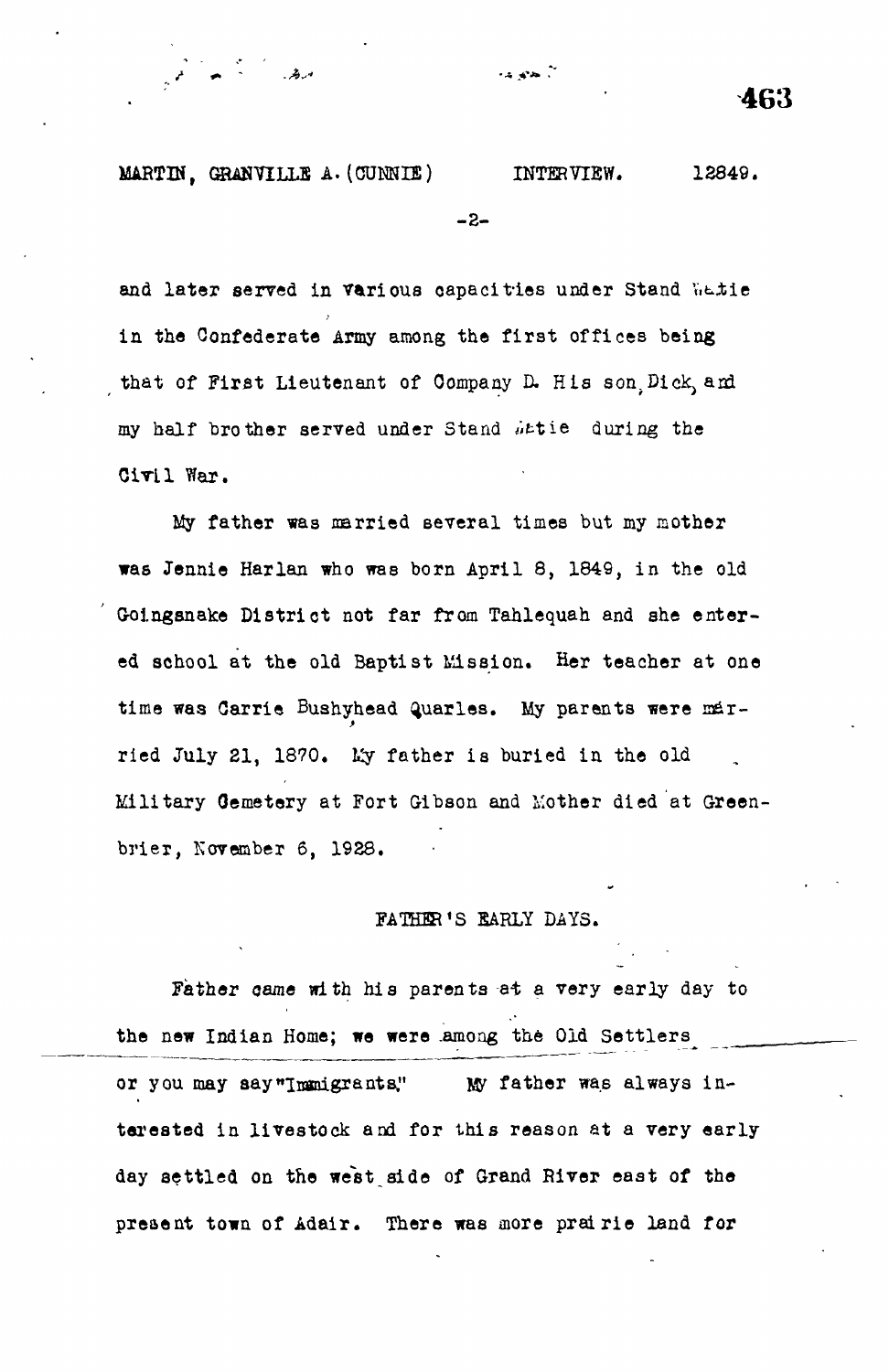#### **MARTIN, GRANVILLE A.** (OUNNIE) . INTERVIEW. 12849.

-3-

grazing here than farther south and even before the coming of the Ottawa Indians to the Indian Territory in » 1870 my half brother, Dick, grazed large herds of cattle in this country between the Neosho and the Spring Rivers. Father's home was farther down on Grand River and the large numbers of cattle that he would be driving each year no doubt led to his acquiring a half interest in the ferry on the Military Road east of Miami across the Neosho. This ferry after the coming of the Ottawas was purchased by Moses Pooler and during the last years of its existence is always referred to as Pooler's Ferry.

Father's old home on Grand River was a large double two-story log house with a veranda across the front and between the two houses which were built along the lines of the gld Southern homes. Around in the rear were the numerous log cabins that were occupied by his darkies. Among the darkies was one who was only a day older than my father. called Old Nelson Martin whom my grandfather gave to my father and who grew up with my father and Father kept this father and who graw up with my father and Father and Father kept\* this my father and Father kept\* this my fath negro as long as long as he ohose to stay with him. Since  $\alpha$  have  $\alpha$ Joe Benge

been grown, one day **when** buying oattlej .foe **Benge**

**464**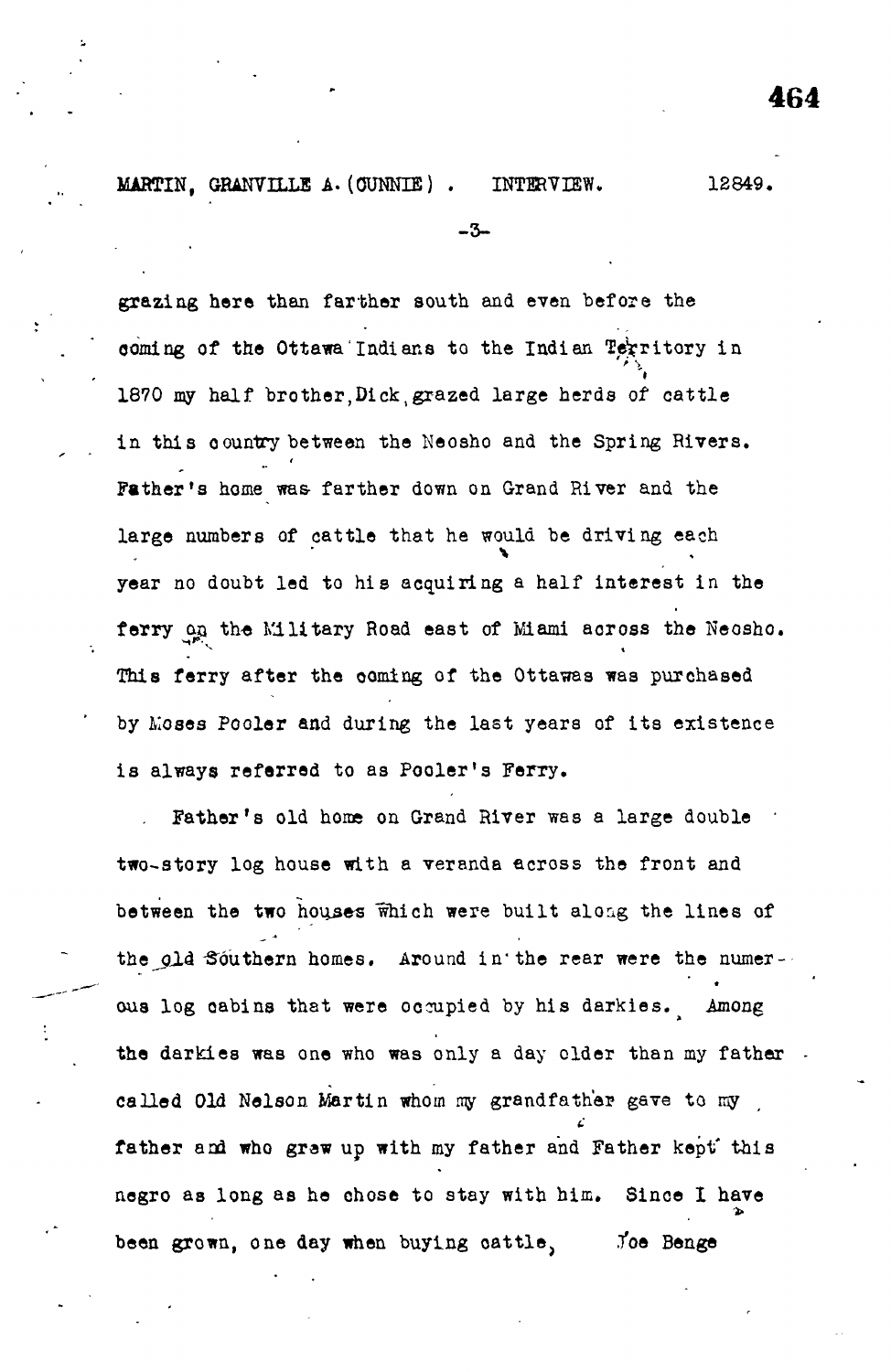-4-

said to me, "Cunnie, there is an old darky, named Aunt Junie, living not far from where we are who'used to belong to your daddy. Would you like to stop and see her?" We stopped and after the joy of seeing one of Marse Martin's boys had subsided, Aunt Junie asked me if I had a boy named Joe and when I told her that I did have she gave me a quilt top that she has pieced herself and told me that it was for him. For many years after the War some of the darkies stayed around and worked for Daddy and those who did not choose to stay would still come to him for advice and help when they were in need.

In those days all of the weaving, spinning and knitting was done in the home. The flax was carded, spun and woven into the linens that were used in the home both for olothing and for household li-nen. After the wool was sheared from the sheep it was cleaned and if a color was desired the wool was colored by using the barks of the different trees for the different colors. The wool of black and white sheep was mixed to make a gray color. The wool was then carded and spun by the darkies and then the cloth was made into the different garments. Well,I also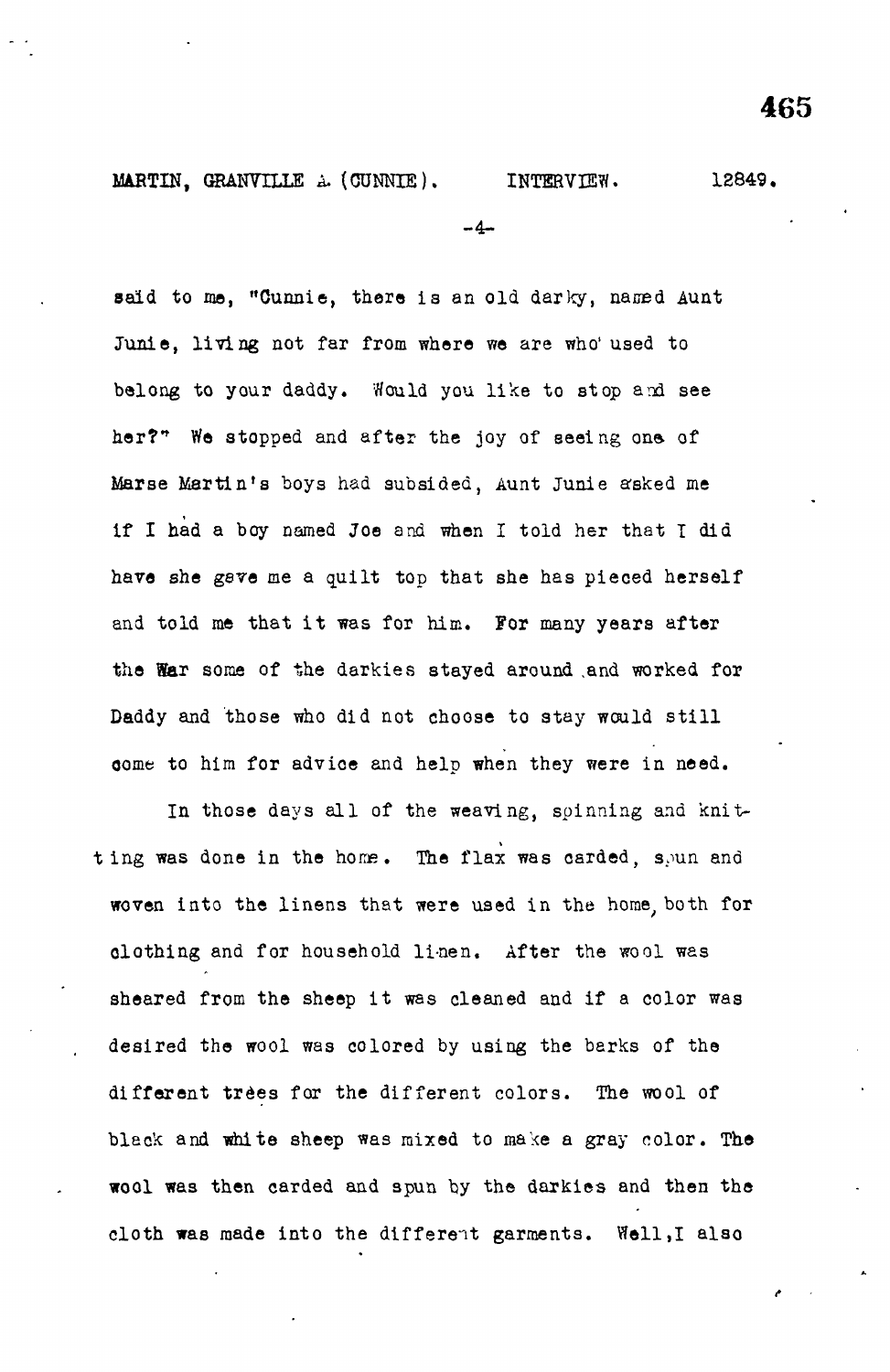MARTIN, GRANVILLE A. (CUNNIE) INTERVIEW. j12849. 466

remember my first store bought suit. I was seven or eight years old when my father purchased me a suit, a pair of boots with embroidered tops and a new hat.

I had no own brothers and only two sisters and there was so much riding to be done to look after the cattle and the large drove function to my father raised that . soon learned to ride and from the time that I was 12 years old, I made a full hand on the range and went with the other hands to the round-up each year.

Sometimes we would start as far south as ked kiver and then work back north and bi the time that we got to the home ranch, we would have a drove of cattle ready for the market which, before the coming of the railroad to Baxter Springs, Saddy had to drive sometimes way up in Kansas or Misscuri to the railroad. He drove his mules to St. Louis, Missouri each year to sell then. There was some farming done st hand each jear and I remember the old fields though I never took much interest in farting as I was always in the saddle and have always owned a -ood cow-pony. Lven when I hoved t "iasi in 1426, I brought my old white pony with me and kept him until he died nere. noe when we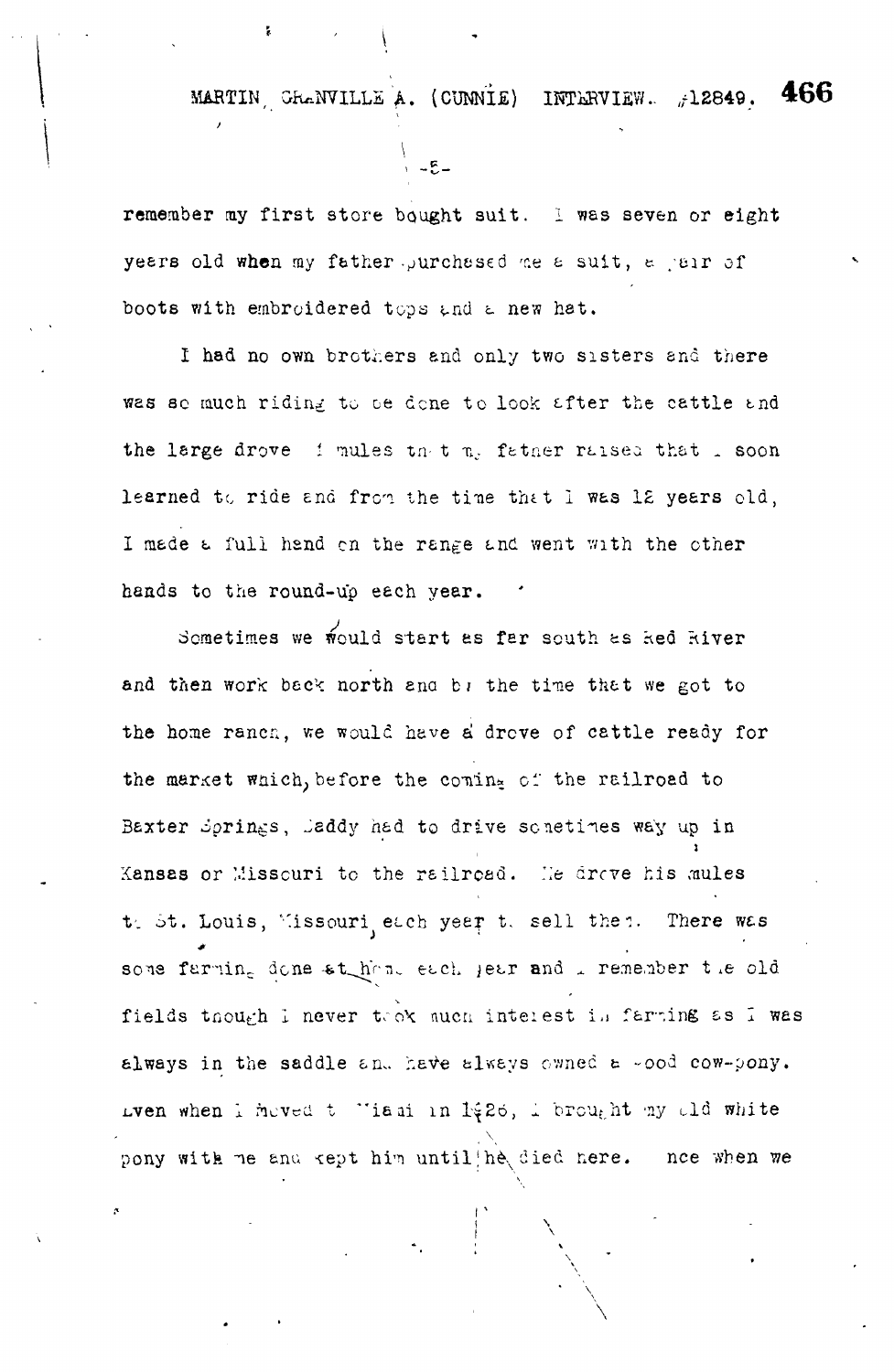# MARTIN, GRANVILLE A. (CUNNIE) INTERVIEW. 12849.  $-6-$

were dipping some cattle that had been brought across the Texas Line,near a full blood settlement school house, the teacher brought all of the pupils to watch us dip the cattle and asked us why we were doing it.

Wild gase was plentiful in those days and easy to get but I had little time to spare for hunting and the same was true of fishing, but one of the memories of that time is, in the dusky night, especially in the warm spring nights, seeing a little canoe or boat drifting down the still waters of Grand River with a torch light made from the burning of a pine knot shedding its light from the front end of the boat. Standing erect in the boat were usually two men who with a gig were intently peering into the water watching for a fish. The two men watched, one on each side of the boat and if there was only one man he stood farther to the front and looked on both sides. When he saw a fish he aimed at it with the gig which he held in his hands. If he was a good marksman the gig would penetrate the fish's body and this gig was attached to a line. Now came the landing of the fish. Sometimes there was one man in the rear of the boat, who with a pole placed

**467**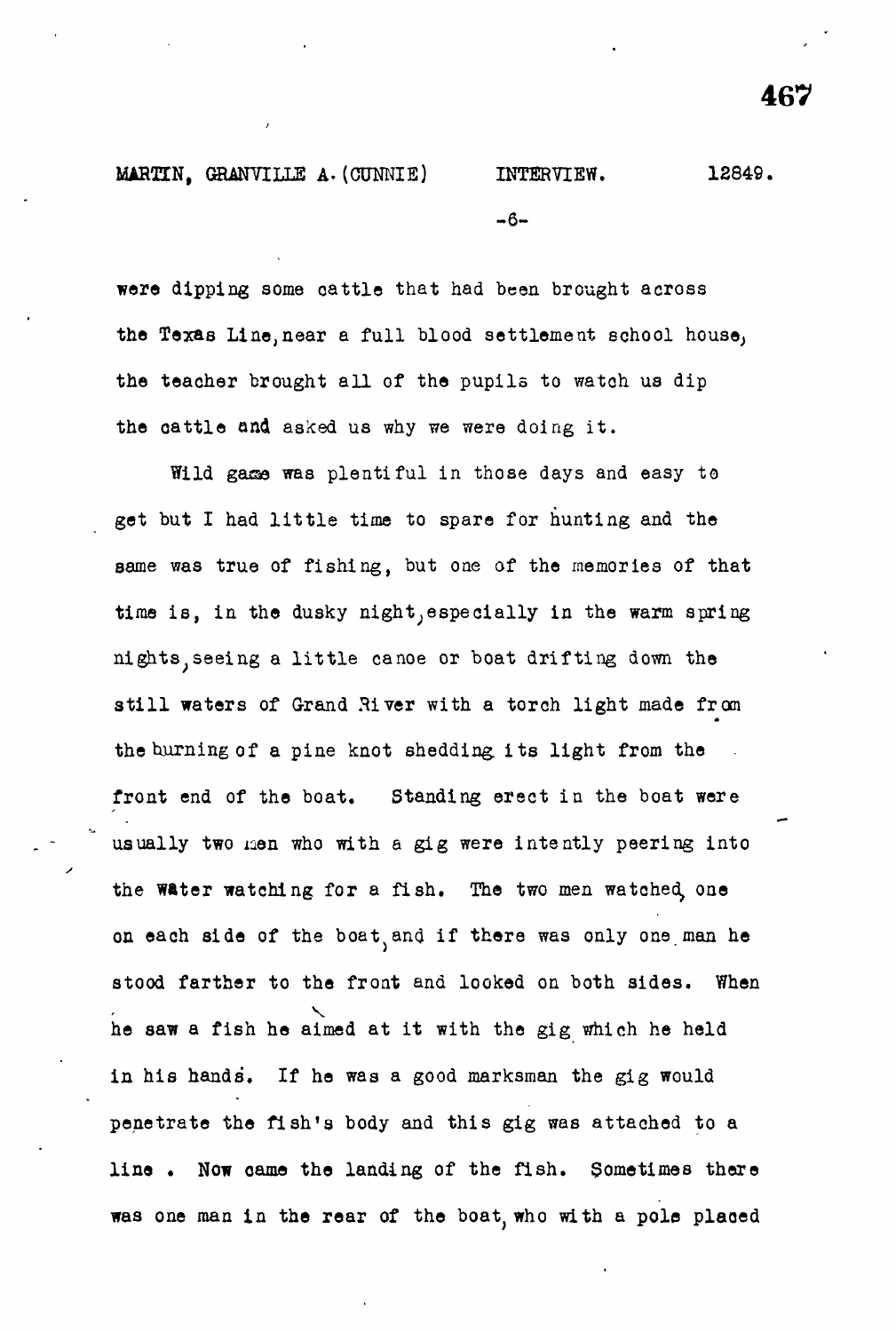MARTIN, GRANVILLE A (CUNNIE) INTERVIEW. 12849.  $-7-$ 

directly in front directed the boat but he had to be very quiet in his movements.

Once when I was quite a small lad, a party of the 4uapaws from up here cams down and camped on Grand River not far from home. They lived in their round tepees with their tall poles extending through the roof. How strange it looked to me a small boy and an Indian too, to see them camping there in the snow and coming and going each day hunting and fishing.

The great prairie fires that would sweep the country when the tall grass was dry were very dangerous. We had always to be on the lookout for these fires as sometimes they would be miles wide and would burn through the range destroying everything in their paths. A prairie fire was dangerous as it would burn the buildings and also when you saw one coming if you could not put it out you would have to drive your cattle out of its path or across a stream of water. Father sent his women folks south to Texas during the Oivil War. When he and some of his friends returned after the  $\frac{1}{2}$  and went to his home, he found a stranger living in the old house. He rode up to the house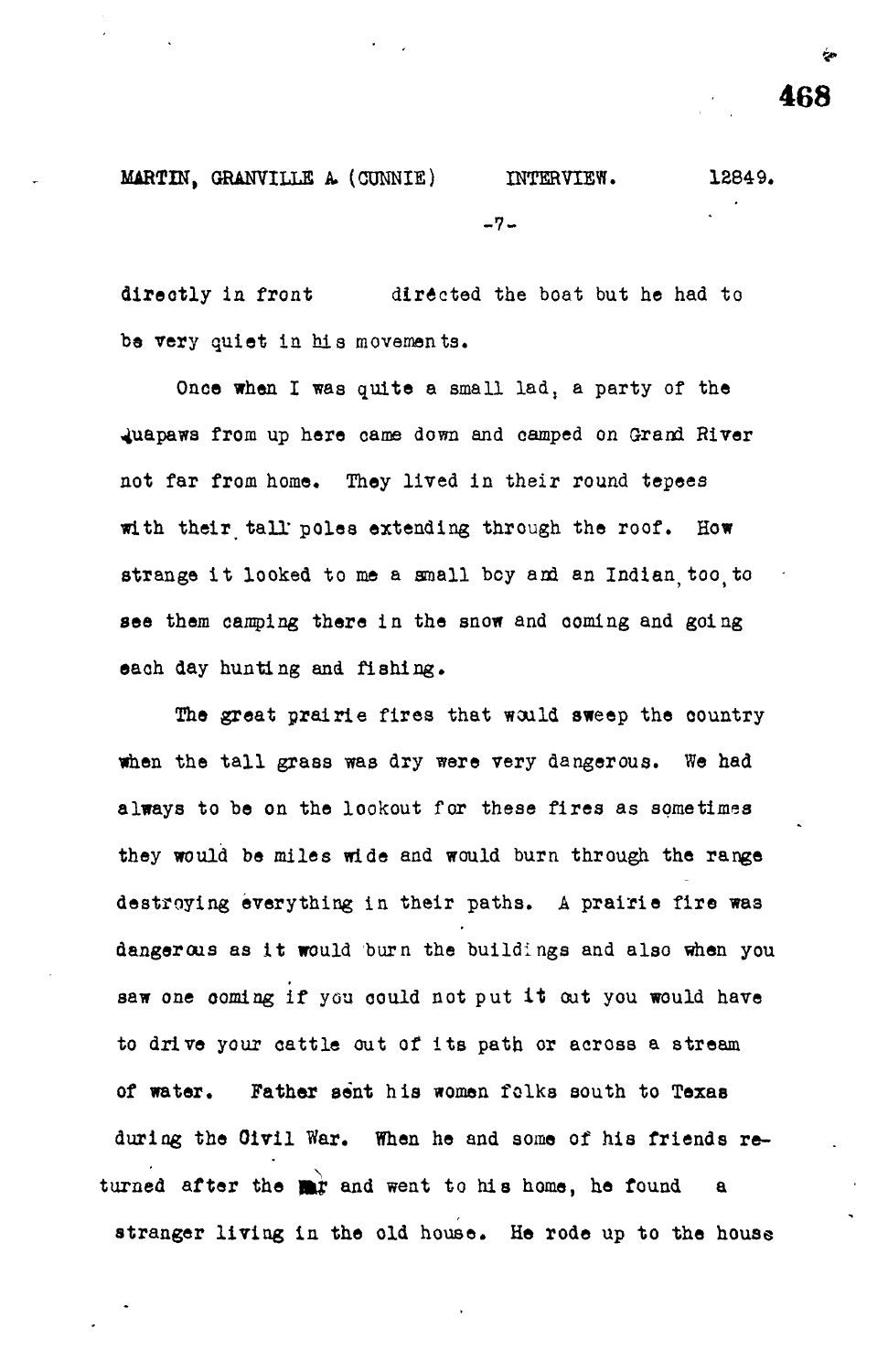**MARTIN, GKANVILLB A. (OONNIE) INTERVIEW. 18849. -8-**

and tied his dogs to a hackberry tree that was standing in front of the house. Then they went in and that night they invited the oocupant to go hunting with them. He never returned and I do not know what became of him but Father took possession of the place.

My mother's father was Nelson Harlan who with his brother went across the plains to California in 1849. Grandfather, after some time, returned to his family but hi8 brother died of the oholera. My father also made the trip to Oalifornia but did not stay long.

Before I was born January 14, 1876, Father had built. a new frame house aoross the valley from the old home and here I was born and lived until the house was destroyed by a oyolone in 1903 or '04. Father was seventy-one when he died and I was fourteen at that time so after that I spent mostiall my time in the saddle and attended school but a little while at a time. \Mother made her home up over the hill from where I lived after I married Lola Mayes, the  $\overline{\phantom{a}}$ only daughter of Wiley B. Mayès and Mrs. Margaret Mclaughlin  $\overline{\phantom{a}}$ **nee Olllis, Mayes. W« were married November 2, 1902f**